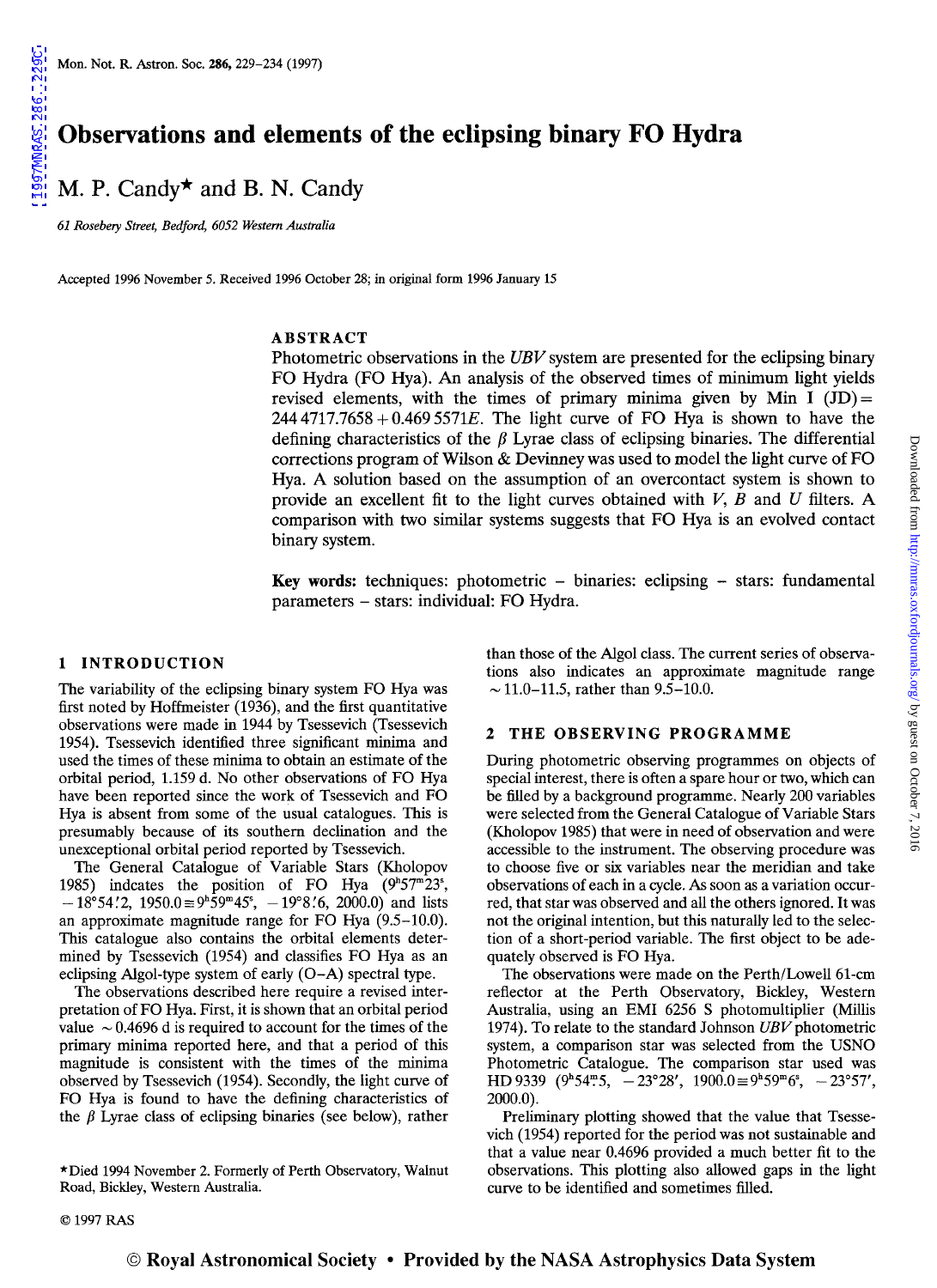A correction has been applied to the times of observation reported here, to yield heliocentric values. This is necessary because variations in the light travel time due to the Earth's orbital motion are a significant fraction,  $\sim$  1 per cent, of the short orbital period of FO Hya.

A total of 14 primary minima were observed using the *V*  filter during the period 1981-91. The time of each primary minimum was estimated by fitting a quadratic to the data in a small interval surrounding the minimum. The errors in the time of each primary minimum were estimated by analysing the effect on  $\chi^2$  of varying the assumed location of the minimum. The estimated times and associated errors of the 14 primary minima are shown in Table 1.

The period of the system was then estimated by fitting a straight line to the data in Table 1. This yields the following equation for the times of primary minimum:

Min I (JD) = 
$$
(244\,4617.7658 \pm 0.0005)
$$

$$
+(0.469\,557\,10\pm0.000\,000\,15)E.\tag{1}
$$

The procedure was repeated for the eight secondary minima observed using the  $V$  filter (the times and associated errors are listed in Table 2). The following equation for the times of the secondary minima is obtained:

Min II (JD) = 
$$
(244\,4618.0001 \pm 0.009)
$$
  
+  $(0.469\,557 \pm 0.000\,002)E$ . (2)

Fig. 1 shows a plot of  $O - C$  values for the times of primary minima obtained using equation (1) and the data in Table 1. In all cases the residuals are comparable to the statistical errors in the times of the minima (see Table 1). Interestingly, the residuals are also comparable to the heliocentric light correction times.

We attempted to check the constancy of the orbital period by using the data obtained by Tsessevich (1954) (see Fig. 2). Unfortunately it is difficult to determine the times of  $_{0.004}$ the three primary minima observed by Tsessevich because each of the observing sessions that includes a minimum

|         | Table 1. Times of the<br>primary |
|---------|----------------------------------|
|         | minima observed with the $V$     |
| filter. |                                  |
|         |                                  |
| E       | J.D.                             |
|         |                                  |
| 1       | $2444618.2344 + 0.0018$          |
| 5       | $2444620.1111 + 0.0018$          |
| 31      | $2444632.3232 + 0.0017$          |
| 35      | $2444634.2005 \pm 0.0015$        |
| 48      | $2444640.3051 \pm 0.0018$        |
| 52      | $2444642.1827 \pm 0.0016$        |
| 67      | $2444649.2271 \pm 0.0017$        |
| 82      | $2444656.2698 + 0.0018$          |
| 88      | $2444659.0890 \pm 0.0018$        |
| 3236    | 2446137.2497 + 0.0018            |
| 3238    | $2446138.1905 \pm 0.0018$        |
| 3251    | $2446144.2984 \pm 0.0011$        |
| 7148    | 2447974.1594 ± 0.0014            |
| 7149    | $2448303.3203 \pm 0.0017$        |
|         |                                  |

commences during that minimum (it seems that the faintness of FO Hya at minimum light may have prompted a new series of observations). We used the mean time of the observations within each minimum to obtain revised estimates of the times of the minima (the original times of the minima reported by Tsessevich do not appear to be consistent with the raw data that he published). The associated error was assigned a value of 0.035 d, which is roughly half the width of the primary minimum (see below). The combination of the resulting times of minimum yields an orbital period  $0.471 \pm 0.003$  d.

Although this is consistent with the orbital period obtained from the observations described here, the times of these three minima are not consistent with the elements given in equation (1). Furthermore, when both the historical and current minima are included it is not possible to find a set of elements with residuals comparable to the statistical errors. This is true even ifwe make the assumption of a fixed rate of change in the orbital period by including a term quadratic in E. This suggests that there must have been some slight and irregular variation in the orbital period,

| filter. | Table 2. Times of the secondary<br>minima observed with the<br>V |
|---------|------------------------------------------------------------------|
| F.      | J.D.                                                             |
| 30      | $2444632.09 + 0.015$                                             |
| 33      | $2444638.19 + 0.01$                                              |
| 3250    | $2446144.07 + 0.02$                                              |
| 7139    | $2447970.18 + 0.02$                                              |
| 7141    | $2447971.11 + 0.015$                                             |
| 7843    | $2448300.27 + 0.02$                                              |
| 7844    | $2448301.21 + 0.02$                                              |
| 7846    | $2448302.14 + 0.02$                                              |



Figure 1. The difference,  $O - C$ , between the observed and calculated times of the primary minima for FO Hya, assuming the elements given in equation (1).

© 1997 RAS, MNRAS 286, 229-234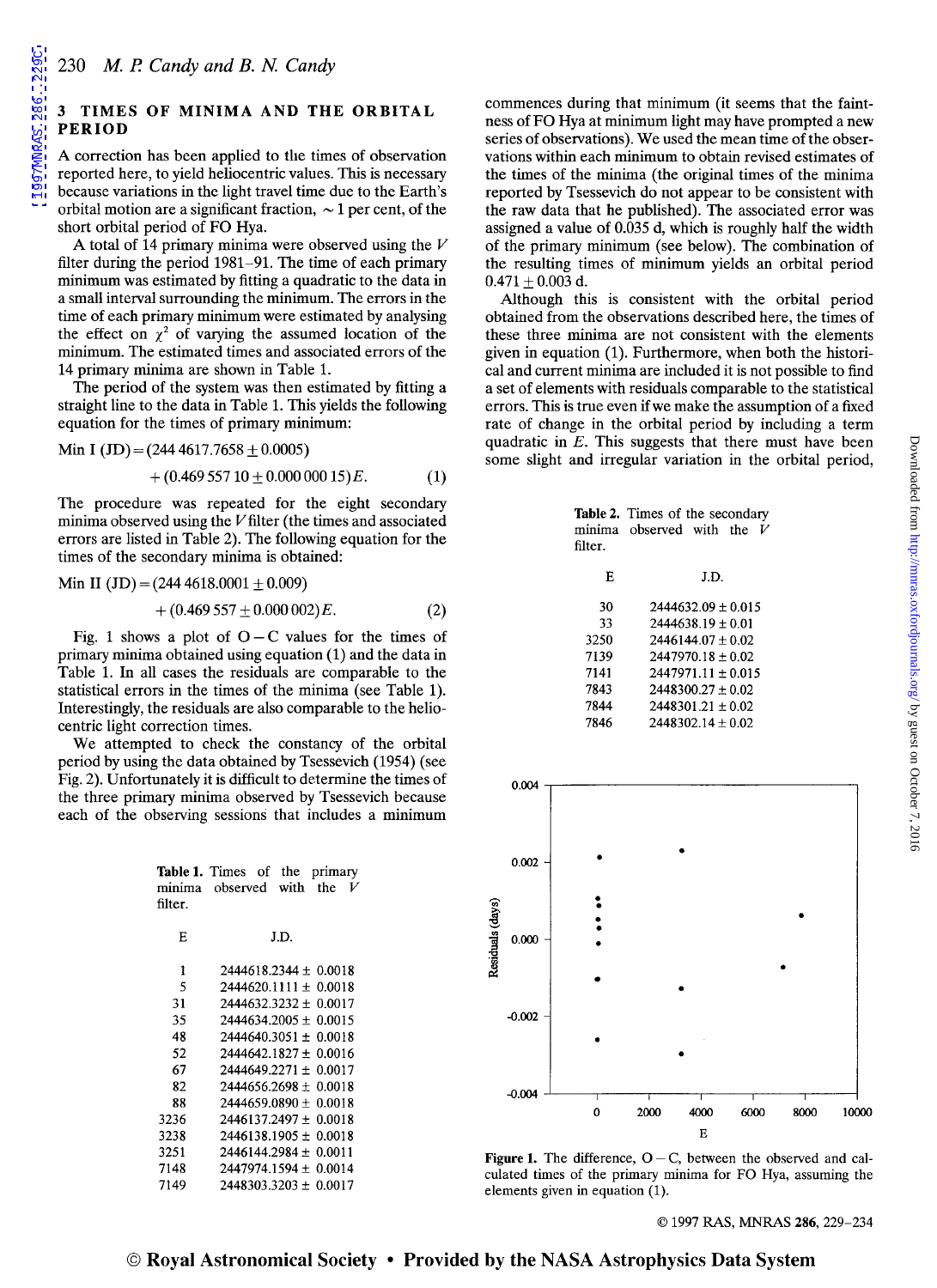

Figure 2. A subset of the raw data reported by Tsessevich (1954). The three significant minima identified by Tsessevich are apparent. The units of the vertical axis are the arbitrary visual units used by Tsessevich.

presumably caused by mass transfer between the components at an uneven rate.

The mean phase difference between a primary minimum and the following secondary minima can be obtained by combining the mean time interval between a primary minimum and the following secondary minimum,  $0.2343 \pm 0.009$  d, with the rotation period 0.469 5571 d. The resulting mean phase difference,  $0.499 \pm 0.004$ , is consistent with a circular orbit. This is not surprising given the tidal forces that will act to reduce the eccentricity of the orbit of such a close binary (e.g. Zahn 1977, Giuricin, Mardirossian & Mezzetti 1984). It should be noted, however, that the mean phase difference between primary and secondary minima obtained here does not preclude an eccentric orbit aligned with the major axis in the line-of-sight direction.

The orbital period obtained here for FO Hya, 0.4695571 d, is of interest as it is at the short-period end of the distribution for  $\beta$  Lyrae systems (e.g. Linnaluoto & Vilhu 1973).

# 4 THE LIGHT CURVES

The light curve of FO Hya varies smoothly at all phases with strong curvature in both maxima. The primary and secondary minima have significantly different depths: 0.5 and 0.2 mag respectively (see Fig. 3). The light curve of FO Hya lacks the flat maxima that characterize the Algol-type eclipsing binaries (e.g. Binnendijk 1960, Kopal 1978). By contrast, the light curve does display the key defining features of the  $\beta$  Lyrae class of eclipsing binaries: strong curvature in both maxima and light curve minima of unequal depths (e.g. Binnendijk 1960, Kopal 1978). It is clearly more appropriate to place FO Hya in the  $\beta$  Lyrae class of eclipsing binaries.

The light curve of FO Hya is similar to the light curves of two evolved contact systems: V1010 Ophiuchi (Leung & Wilson 1977) and TT Herculis (Kwee & van Genderen 1983). One interesting feature of the light curve of FO Hya that is not shared by these other systems is the significant difference in height of the light curve maxima, which is apparent in the observations with the  $V$ ,  $B$  and  $U$  filters. This point is discussed further below.

#### 5 DETERMINATION OF THE PHOTOMETRIC ELEMENTS

The curved maxima and the smooth variation in the light curve of FO Hya indicate that the dimensions of the components are comparable to their orbital separation. As a result the components of FO Hya will fill Roche equipotentials that are significantly distorted from a spherical shape. For this reason we have used a computer program developed by Wilson & Devinney (1971) and Wilson (1979; 1992, private communication), which is based on the shape of Roche equipotentials, to model the light curve. This program has been used successfully in modelling systems with similar light curves (Leung & Wilson 1977; Kwee & van Genderen 1983).

The starspot facility of the Wilson & Devinney program was used to model the differing heights of the light curve maxima of FO Hya. This facility allows the user to determine the effect on the light curve of a localized region on the stellar surface where the surface temperature is increased or decreased by a specified factor. To simulate a spot on a star, the user specifies the following four properties of the spot: the latitude (measured from 0° at the North pole to *180°* at the South pole), the longitude (measured counterclockwise, reviewed from above the North pole, from the line of star centres), the angular radius and the 'temperature factor'. The temperature factor is the ratio of the local temperature within the spot to the unperturbed local temperature. Here we have attributed the greater brightness of the maximum following the primary minimum to a region of greater than average temperature on the primary component. We assumed that the spot has a latitude 90°, and included the longitude, angular radius and temperature factor as free parameters.

Our earliest attempts to model the light curve of FO Hya were based on the assumption that only one of the binary components filled its Roche Lobe. This required the use of modes 4 and 5 in the Wilson & Devinney program (in mode 4 the primary is assumed to fill its Roche Lobe and in mode 5 the secondary is assumed to fill its Roche Lobe). A good fit to the observed light curve data was obtained in both modes, but only with parameters corresponding to a system in near contact. This led us to try mode 3 of the Wilson & Devinney program, which is used for overcontact systems and which has the advantage of fewer free parameters.

To reduce the number of free parameters we assume that limb darkening in FO Hya is adequately described by the standard linear limb-darkening law.

$$
I/I_0 = 1 - x(1 - \cos \gamma),\tag{3a}
$$

where  $x$  is considered a free parameter and  $\gamma$  is the angle between the observer's line of sight and a vector that is normal to the stellar surface. In effect, we assume that the Downloaded from http://mmras.oxfordjournals.org/ by guest on October 7, 2016 by guest on October 7, 2016 <http://mnras.oxfordjournals.org/> Downloaded from

© 1997 RAS, MNRAS 286, 229-234

© Royal Astronomical Society • Provided by the NASA Astrophysics Data System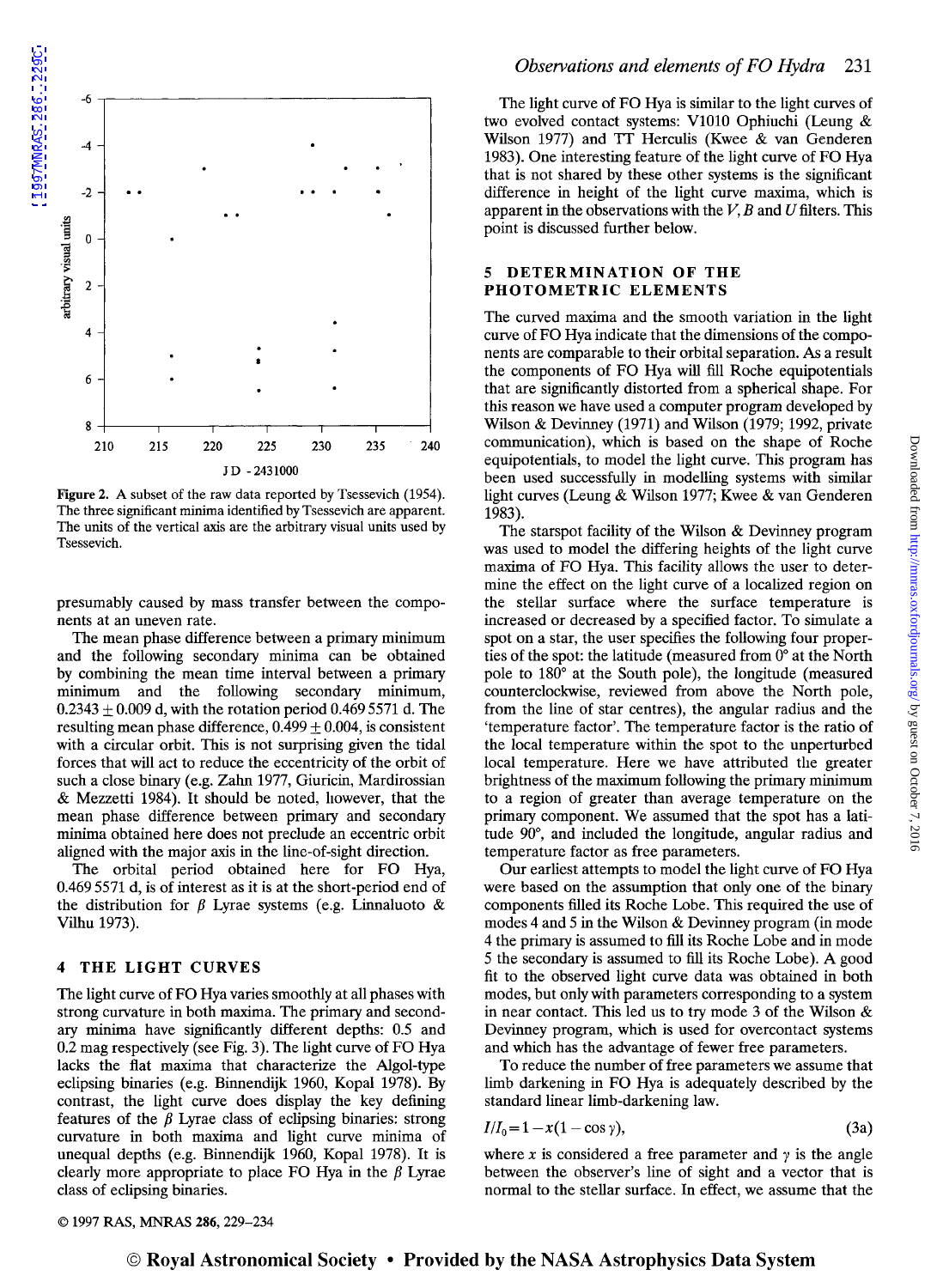1997MMRAS.286..229C



Figure 3. The light curves of FO Hya for (a) the V filter, (b) the B filter and (c) the U filter. The error bars are standard errors of the mean for each normal point.

coefficient  $y = 0$  in the limb-darkening equation used by the Wilson & Devinney program (Wilson, private communication):

$$
I/I_0 = 1 - x(1 - \cos \gamma) - y \cos \gamma (\ln \cos \gamma).
$$
 (3b)

We also assumed that the eccentricity of the orbit is  $0.0$  (as suggested by the above analysis of the times of minima) and that the third light contribution is 0.0 for all filters.

Preliminary solutions for an overcontact binary were obtained by trial and error variation of the 17 remaining parameters available in mode 3 for the light curve generating program. When a reasonable fit had been obtained, the

differential corrections program was used to refine the estimates of the free parameters. After a small number of iterations the corrections procedure converged and the parameter corrections became small compared with the probable error in the parameters. The best-fitting parameters and estimates of the probable errors are given in Table 3. The resulting theoretical light curves are compared to the observed light curves from the *V, B* and *U* filters in Figs 3( a), (b) and (c). The theoretical light curves provide an excellent fit to the observed light curves.

It should be noted that the probable errors given in Table 3 are formal statistical estimates and may not reflect the

© 1997 RAS, MNRAS 286, 229-234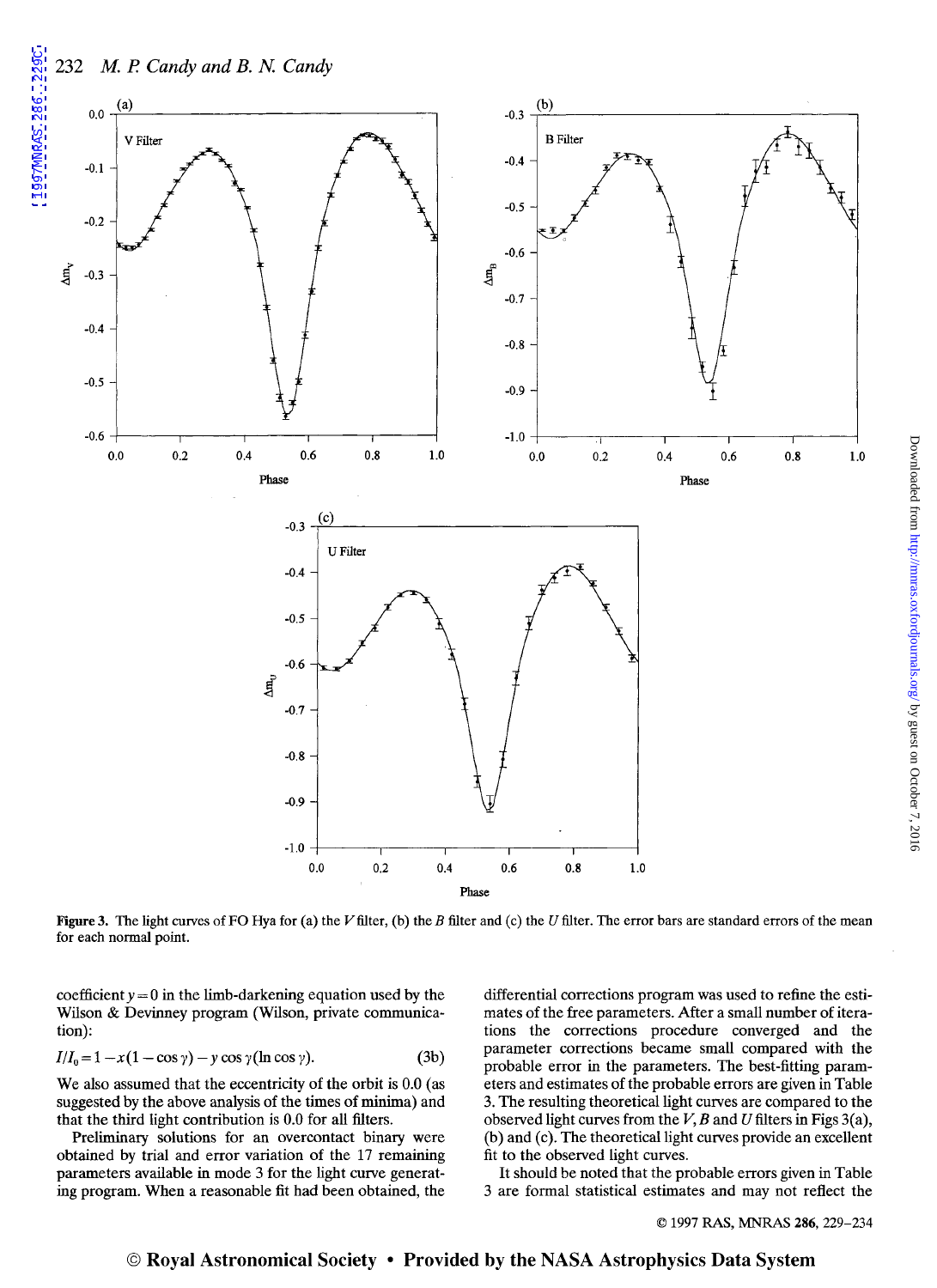0.986± .005

Table 3. Photometric parameters of FO Hya.

# Filter independent parameters

| inclination                   | $68^{\circ}.6 \pm .4$ |
|-------------------------------|-----------------------|
| mass ratio                    | $0.552 \pm .005$      |
| surface equipotential         | $2.968 \pm .007$      |
| Phase of primary conjunction  | $.5372 \pm .0008$     |
| Temperature of primary        | $6950 \pm 230$        |
| Temperature of secondary      | $4260 \pm 90$         |
| Reflection coefficient        | $.55 \pm .13$         |
| Gravity darkening coefficient | $.52 \pm .20$         |

### Filter independent parameters of spot

| latitude of spot           | $90^{\circ}.0^{\circ}$ |  |
|----------------------------|------------------------|--|
| longitude of spot          | $268^{\circ}.2 \pm .1$ |  |
| angular radius of spot     | $35^{\circ} \pm 16$    |  |
| Temperature factor of spot | $1.024 \pm .02$        |  |

#### Filter dependent parameters

| Luminosity of primary $L_1/(L_1+L_2)$<br>Limb darkening over envelope<br>Third light | $V(\lambda \sim 5500)$<br>$0.952 \pm .006$<br>$0.63 \pm .07$<br>0.0 <sup>a</sup> | $B(\lambda - 4400)$<br>$0.972 \pm .006$<br>$0.68 \pm .08$<br>0.0 <sup>a</sup> | $U(\lambda \sim 3600)$<br>$0.986 \pm .003$<br>$0.52 \pm .08$<br>0.0 <sup>a</sup> |
|--------------------------------------------------------------------------------------|----------------------------------------------------------------------------------|-------------------------------------------------------------------------------|----------------------------------------------------------------------------------|
| <b>System configuration</b>                                                          |                                                                                  |                                                                               |                                                                                  |
| $r_1$ (pole)                                                                         | .4101 <sup>b</sup>                                                               |                                                                               |                                                                                  |
| $r_1$ (side)                                                                         | .4358 <sup>b</sup>                                                               |                                                                               |                                                                                  |
| $r_1$ (back)                                                                         | .4667 <sup>b</sup>                                                               |                                                                               |                                                                                  |
| $r2$ (pole)                                                                          | .3140 <sup>b</sup>                                                               |                                                                               |                                                                                  |
| $r_2$ (side)                                                                         | .3291 <sup>b</sup>                                                               |                                                                               |                                                                                  |
| $r_2$ (back)                                                                         | $.3652^b$                                                                        |                                                                               |                                                                                  |
| inner contact equipotential                                                          | $2.9915^{b}$                                                                     |                                                                               |                                                                                  |
| outer contact equipotential                                                          | $2.6606^{b}$                                                                     |                                                                               |                                                                                  |

bCalculated.

overall uncertainty in the various parameters. For example, making the assumption of an eccentric orbit with its major axis in the line-of-sight direction might lead to revised estimates for some of the parameters significantly outside the probable error range quoted. Furthermore, the differential corrections procedure can only guarantee to converge to a local minimum of the weighted sum of the squares of the residuals. We tested for the presence of other local minima by repeating the differential corrections procedure with different starting points in parameter space. In all cases the corrections procedure converged to the solution reported here.

# 6 DISCUSSION

The solution given in Table 3 corresponds to a system in near contact, with the surface equipotential very close to the inner contact equipotential. The configuration of the solution, as viewed from the orbital equatorial plane, is shown in Figs 4 and 5 (the views from the poles of the orbit are very similar). In Fig. 4 the shape of the surface equipotential is compared to the inner and outer contact equipotentials. In Fig. 5 a schematic view is shown.

Wilson & Devinney (1973) argue that the inclusion of third light values as free parameters allows a stringent test of the degree to which the best-fitting parameters reflect the real properties of the binary under consideration. Wilson & Devinney suggest that a physically unrealistic set of parameters may still produce a good fit to the observations if a spurious third-light contribution is allowed. They suggest that a solution can be accepted with greater confidence if the best-fitting third light values are small (i.e. comparable to the probable error values). We performed this test for FO Hya by including the third-light values as free parameters and repeating the differential corrections procedure. In all cases the resulting third-light values were found to be small compared to the probable errors.

There seems little reason to expect a real third-light contribution for FO Hya if, as is sometimes assumed, third light must be attributed to the presence of a large amount of heated gas in the vicinity of the system (e.g. Kwee & van Genderen 1983). The common envelope lies well inside the outer contact equipotential so that there is no reason to expect significant mass loss from the system.

Although the origin of the FO Hya system cannot be inferred directly from the data reported here, it is possible

© 1997 RAS, MNRAS 286, 229-234